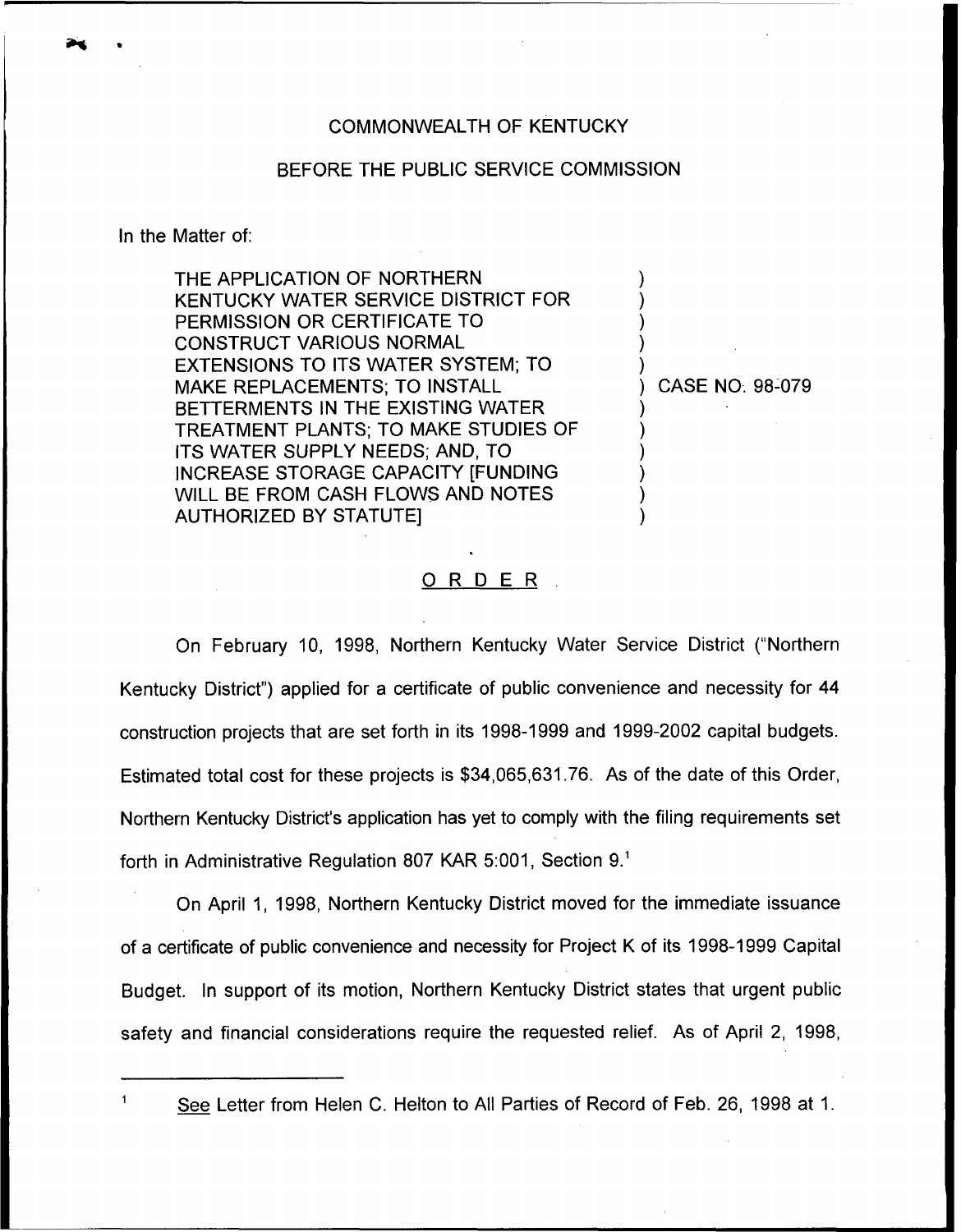Northern Kentucky District has submitted for Project K all documents that Administrative Regulation 807 KAR 5:001, Section 9, requires of an application for a certificate of public convenience and necessity.

Having considered the motion and the evidence of record and being otherwise sufficiently advised, the Commission finds that:

 $\mathbf 1$ . Project K involves the construction of a new chemical storage and feed building at Northern Kentucky District's Taylor Mill Water Treatment Plant ("WTP"), the addition of tube settlers and new overflow weirs to that WTP's clear wells, the replacement of other equipment at that WTP, and the installation of yard piping, paving and controls equipment.

2, Total cost of Project K, based upon accepted bids, is \$3,855,264.

3. Northern Kentucky District currently uses a chlorine gas system at the Taylor Mill WTP.

4. Use of a chlorine gas system poses a potential public safety hazard and increases administrative costs. The current chemical plant is located near an elementary school. Any release or explosion of the chlorine gas may have grave consequences. Moreover, chlorine gas in the quantities now stored at the existing Taylor Mill WTP chemical building is regulated under the Clean Air Act and requires Northern Kentucky District to prepare a Risk Management Plan.

5. A sodium hypochlorite system will be used in the proposed chemical storage and feed building. Such system eliminates most public safety hazards

 $-2-$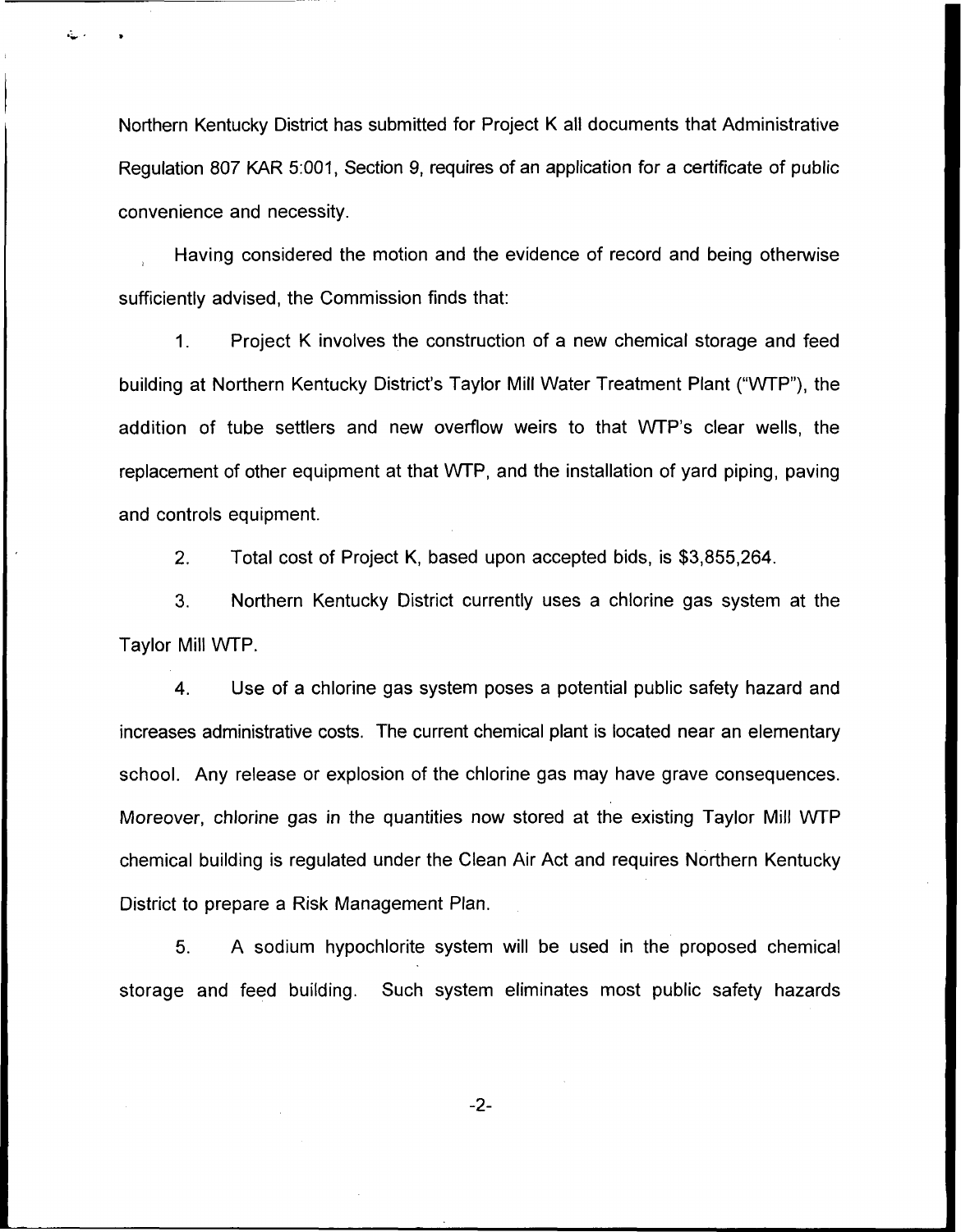associated with the current system and will eliminate the need for preparation of a Risk Management Plan.

6. As part of Project K, Northern Kentucky District will replace the following equipment at the Taylor Mill WTP: raw water flow control valve; 5 of 8 flocculation mixer motors and drives; sludge collection mechanisms and drives on both clarifiers; 4 slide gates in the clarifier complex; handrails and grating in the clarifier complex; chemical feed equipment for disinfectant, coagulants, caustic, corrosion inhibitor, fluoride, filter aid polymer, and copper sulfate; a flow control valve for the diversion of finished water from the Fort Thomas WTP. These items are either near the end of their useful life or cannot be monitored or controlled by the upgrade control system.

7. The proposed improvements will increase the capacity of the Taylor Mill WTP clarifiers and clear wells and address the recommendations of the Division of Water of the Kentucky Natural Resources and Environmental Protection Cabinet that such capacity be increased.

8. CH,M HILL, Inc. of Cincinnati, Ohio, prepared the drawings and specifications for the proposed construction.

9. The Division of Water of the Kentucky Natural Resources and Environmental Protection Cabinet has approved the drawings and specifications for the proposed construction.

10. Northern Kentucky District intends to finance Project K from internally generated funds and short term borrowing.

 $-3-$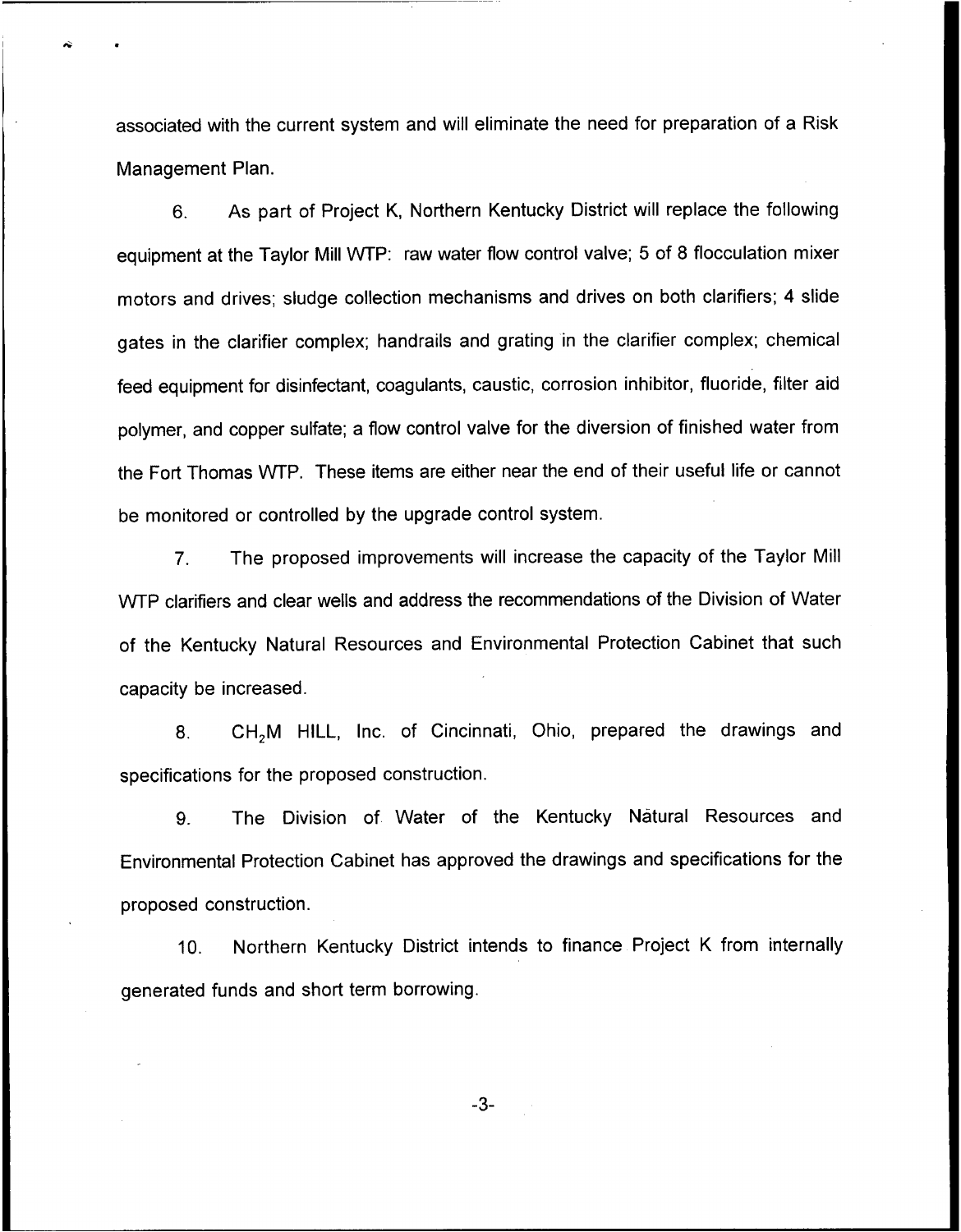11. Northern Kentucky District advertised for bids on Project <sup>K</sup> and received an acceptable bid of \$3,855,264. This bid expires on April 7, 1998.

12. The public convenience and necessity require the construction of Project K.

IT IS THEREFORE ORDERED that:

1. Northern Kentucky District's Motion for an Interim Order for a Certificate of Public Convenience and Necessity is granted.

 $2<sub>1</sub>$ Northern Kentucky District is granted a Certificate of Public Convenience and Necessity for Project K as set forth in the drawings and specifications of record.

3. Northern Kentucky District shall obtain prior Commission approval before performing any construction not expressly authorized herein.

4. No deviation from the plans and specifications submitted to the Commission shall be made without prior Commission approval.

5. Northern Kentucky District shall furnish written evidence of the total costs of this project including the cost of construction and all other capitalized costs (engineering, legal, administrative, etc.) within 60 days of the date of the substantial completion of the proposed construction project. Construction costs should be classified into appropriate plant accounts in accordance with the Uniform System of Accounts for Water Utilities prescribed by this Commission.

6. Northern Kentucky District shall require construction to be inspected under the general supervision of a professional engineer with a Kentucky registration in civil or mechanical engineering, to ensure that the construction work is done in accordance

-4-